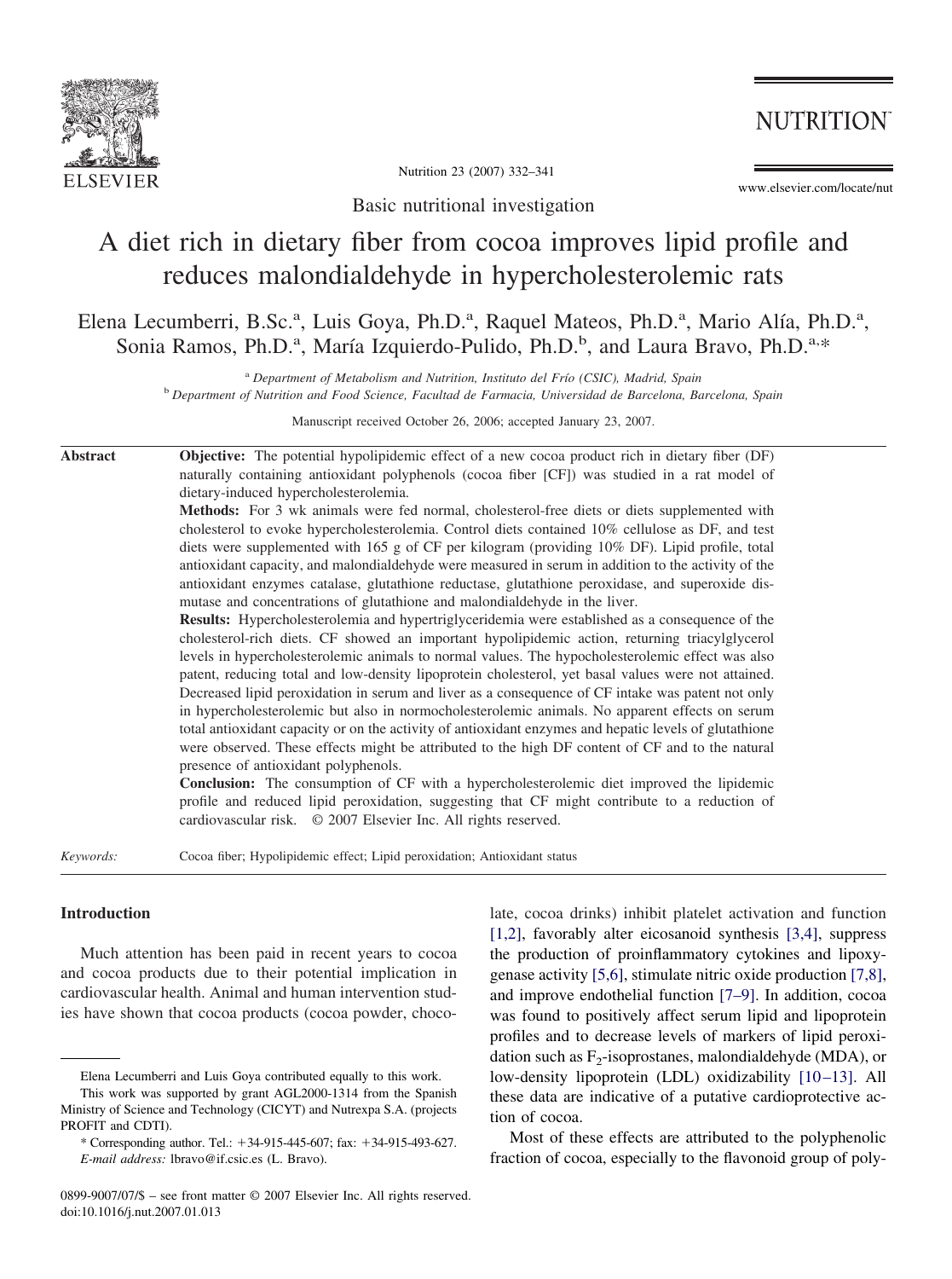phenols. Flavonoids in cocoa are mainly flavan-3-ols, either monomeric (catechin and epicatechin) or oligomeric procyanidins (ranging from dimers to decamers), with appreciable amounts of anthocyanins (especially cyanidin glycosides) and flavonols (quercetin glycosides) [\[14,15\].](#page-7-0) Cocoa polyphenols have been shown to have antioxidant and antimutagenic activities in vitro [\[14,16 –18\]](#page-7-0) and in vivo, increasing the total antioxidant capacity of serum [\[4,19 –22\],](#page-7-0) which implies the bioavailability of cocoa polyphenols. Monomeric epicatechin and dimeric procyanidins have been shown to be absorbed in humans [\[19,20,23–25\].](#page-8-0)

Edible cocoa products are obtained from the beans of the plant *Theobroma cacao* (L) after industrial manufacture with several processing steps including fermentation, roasting, alkalinization, drying, etc. After these treatments, beans skins are removed, constituting a sizeable byproduct of the important cocoa industry. These cocoa husks are a good source of dietary fiber (DF), mostly insoluble fiber [\[26\],](#page-8-0) which retains important amounts of polyphenolic compounds with antioxidant activity [\[27\].](#page-8-0) Such a product might be of interest for the food industry, with potential use as a functional ingredient similarly to winery byproducts, should its putative nutritional and functional properties be proved. However, despite the composition of this cocoa fiber (CF) source and the enormous production of cocoa byproducts worldwide, little attention has been paid to this material.

In a previous study we reported the composition and some physicochemical properties (glucose retardation index, hydration properties) of a CF product obtained from cocoa shells [\[27\].](#page-8-0) The objective of the present work was to assess in vivo some nutritional properties derived from regular consumption of this CF, especially its potential effect on cardiovascular disease in an animal model of dietary-induced hyperlipidemia. Animals were fed normal, cholesterol-free diets or diets supplemented with cholesterol to evoke hypercholesterolemia. The lipid profile and total antioxidant capacity were measured in rat serum in addition to levels of MDA as a biomarker of lipid peroxidation. Also, the activity of the antioxidant enzymes catalase (CAT), glutathione reductase (GR), glutathione peroxidase (GPx), and superoxide dismutase (SOD) and concentrations of glutathione and MDA were determined in the liver to further evaluate the effect of CF consumption on markers of oxidative status in vivo.

# **Materials and methods**

#### *Chemicals*

The commercial kit Bioxytech SOD-525 was obtained from Oxis Health Products Inc. (Portland, Oregon, USA). The Bradford reagent was from BioRad Laboratories S.A. (reference no. 500-0006, Madrid, Spain), and the Folin-Ciocalteau reagent was from Panreac S.A. (Barcelona, Spain). All other chemicals, including GR, reduced glutathione (GSH), oxidized glutathione, hydrogen peroxide, re-

duced nicotinamide adenine dinucleotide phosphate, *o*-phtalaldehyde, 2,2'-azinobis-3-ethylbenzothiazoline-6-sulphonic acid (ABTS), tripyridyltriazine, 6-hydroxy-2,5,7,8-tetramethylchroman-2-carboxilic acid (Trolox), 1,1,3,3-tetraethoxypropane, and dinitrophenylhydrazine were purchased from Sigma-Aldrich Quimica S.A. (Madrid, Spain). Other reagents were of analytical or chromatographic quality.

#### *Cocoa fiber*

Cocoa fiber was supplied by Nutrexpa S.A. (Barcelona, Spain) as a fine powder. It contained 600 g/kg (dry matter) of total DF,  $>80\%$  of which was insoluble DF (503 g/kg). Total polyphenols amounted to 58 g/kg, mostly condensed tannins and procyanidins. A detailed description of this fiber is given elsewhere [\[27\].](#page-8-0)

#### *Animal experiment*

Thirty-two male Wistar rats (8 wk old) were obtained from the School of Medicine, Universidad Autonoma (Madrid, Spain). Animals were individually housed in wirebottomed metabolic cages and kept in a room with controlled conditions (19 –23°C, 60% humidity, 12-h light/dark cycles) at the animal facility of the School of Pharmacy, Universidad Complutense (Madrid, Spain), where the experiment was conducted. Rats were weighed and randomly assigned to the different experimental groups (eight animals per group), with free access to food and water. All diets were prepared from a fiber-free AIN-93M Purified Rodent diet (Panlab S.L., Barcelona, Spain), which provides the macro- and micronutrients required by adult rats according to guidelines from the National Research Council [\[28\].](#page-8-0) Two sets of diets were prepared: normal, cholesterol-free diets and cholesterol-supplemented diets, with control and test diets (containing cellulose or the CF product as a source of DF, respectively) in each set. The composition of the four diets is presented in [Table 1.](#page-2-0) Cellulose (10%) was added to the control diets (normo- and hypercholesterolemic diets) as a DF source. Because CF contained approximately 60% of total DF, 16.5% of the cocoa powder was added to the experimental diets to provide a similar amount of DF. CF was added to the basal, fiber-free diet at the expense of starch. The hypercholesterolemic diets (control and CF diets) were supplemented with cholesterol and cholic acid (10 and 2 g/kg of diet, respectively), also at the expense of starch.

Animals were adapted to the diets and metabolic cages for 4 d before the 3-wk experimental period. During this time, body weight and food intake were monitored daily. Feces were collected daily, weighed, freeze-dried, and weighed again before milling for analysis. At the end of the experimental period, fasting rats were sacrificed by decapitation, and blood and livers were collected. Livers were immediately frozen in liquid nitrogen and kept at  $-80^{\circ}$ C until analysis. Blood was centrifuged (1500 rpm, 10 min,  $4^{\circ}$ C), and serum was separated and stored at  $-80^{\circ}$ C. All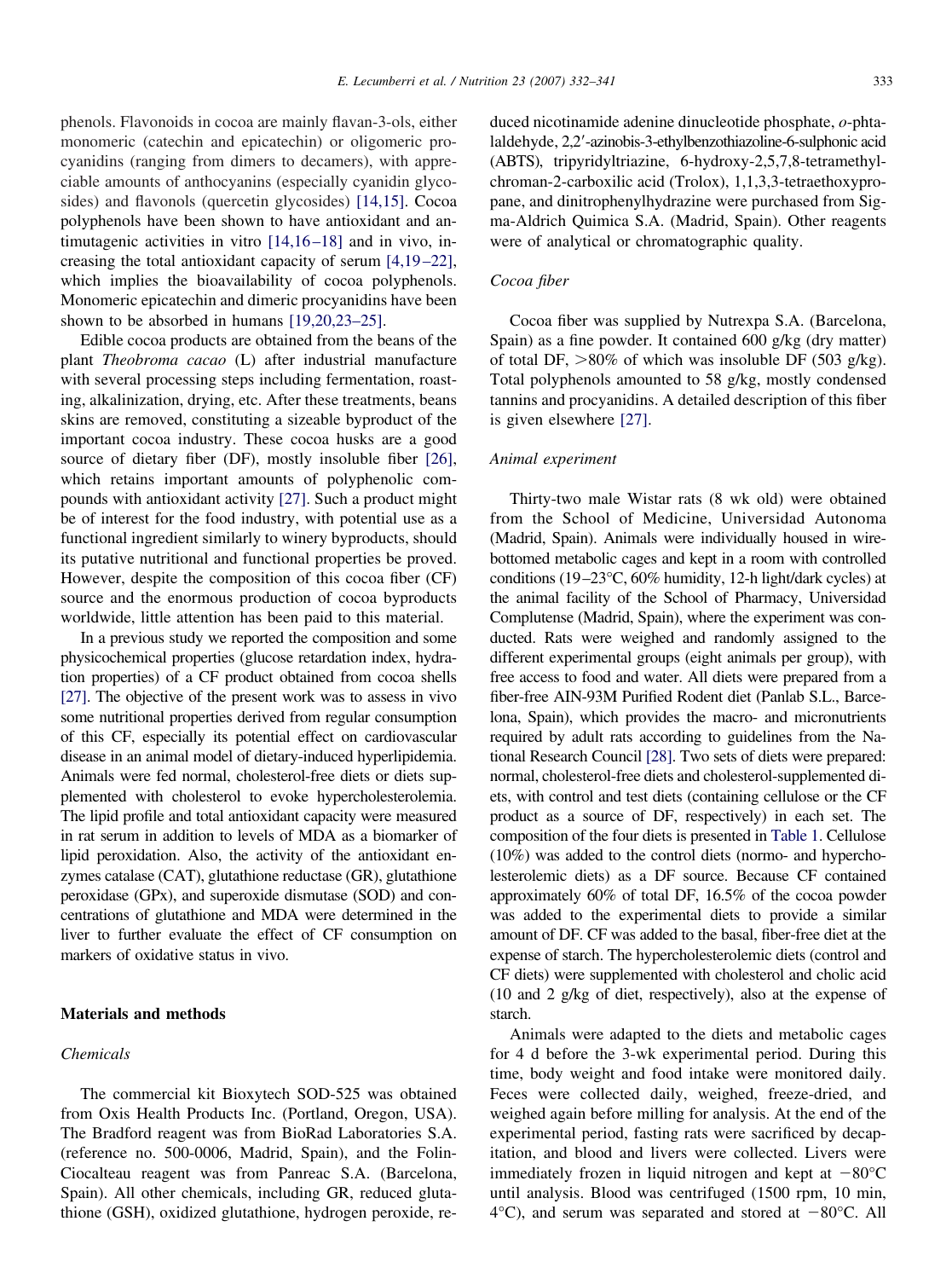<span id="page-2-0"></span>Table 1 Composition of experimental diets (g/kg dry weight)

|                    | Normal cholesterol-<br>free diets |                | Cholesterol-rich diets      |                |
|--------------------|-----------------------------------|----------------|-----------------------------|----------------|
|                    | Control                           | Cocoa<br>fiber | Control                     | Cocoa<br>fiber |
| Casein             | 140                               | 140            | 140                         | 140            |
| Dextrose           | 155                               | 155            | 155                         | 155            |
| Sucrose            | 100                               | 100            | 100                         | 100            |
| Fat                | 40                                | 40             | 40                          | 40             |
| t-BHO              | 0.008                             | 0.008          | 0.008                       | 0.008          |
| Mineral mixture    | 35                                | 35             | 35                          | 35             |
| Vitamin mixture    | 10                                | 10             | 10                          | 10             |
| L-cysteine         | 1.8                               | 1.8            | 1.8                         | 1.8            |
| Choline bitartrate | 2.5                               | 2.5            | 2.5                         | 2.5            |
| Cholesterol        |                                   |                | 10                          | 10             |
| Sodium cholate     |                                   |                | $\mathcal{D}_{\mathcal{L}}$ | $\overline{c}$ |
| Cellulose          | 100                               |                | 100                         |                |
| Starch             | 415.692                           | 350.692        | 403.692                     | 338.692        |
| Cocoa fiber        |                                   | 165            |                             | 165            |

t-BHQ, *tert*-butyl hydroquinone

animal procedures were carried out in accordance to National Institutes of Health guidelines for animal care [\[28\].](#page-8-0)

# *Analysis of samples*

Serum antioxidant activity was analyzed by two different methods. The ferric reducing/antioxidant power (FRAP) assay [\[29\]](#page-8-0) was used to estimate the reducing power of samples and measured the increase in absorbance at 595 nm of the complex tripyridyltriazine/Fe(II) in the presence of serum reducing agents. The capacity of samples to scavenge the stable radical  $ABTS^+$  was determined by the Trolox equivalent antioxidant capacity (TEAC) decoloration assay of Re et al. [\[30\]](#page-8-0) by measuring the absorbance decrease at 730 nm of the radical cation  $ABTS^+$ . The area under the absorbance curve taken between 0 and 6 min was used for calculations. In both cases, Trolox was used as a standard and results were expressed as milli- or micromoles of Trolox equivalents per liter.

The lipid profile was determined in serum samples immediately after being obtained. Free fatty acids (FAs) were analyzed by the procedure of Nagele et al. [\[31\].](#page-8-0) Determination of total cholesterol, high-density lipoprotein (HDL) cholesterol, and triacylglycerols (TGs) has been described elsewhere [\[32\].](#page-8-0) LDL cholesterol was calculated as the difference between total and HDL cholesterol.

Malondialdehyde was determined as its hydrazone by high-performance liquid chromatography using dinitrophenylhydrazine for derivatization [\[33\].](#page-8-0) Livers (0.5 g) were homogenized in ice-cold 0.25 M Trizma base buffer, pH 7.4 (containing 0.2 M sucrose and 5 mM dithiothreitol) using a Teflon glass homogenizer. After centrifugation (10 000 *g*, 30 min, 4°C), supernatants were collected for MDA quantification. Serum samples were analyzed directly. Standard MDA was

prepared by acidic hydrolysis of 1,1,3,3-tetraethoxypropane in 1% sulfuric acid. Concentrations were expressed as nanomoles of MDA per milligram of protein in liver tissue and per milliliter in serum samples. Protein content in liver homogenates was estimated by the Bradford method [\[34\]](#page-8-0) using a Bio-Rad protein assay kit.

The activity of antioxidant enzymes and glutathione concentration were determined in liver homogenates. For the GR, GPx, and SOD assays, livers were homogenized (1:5 w/v) in 0.25 M Tris, 0.2 M sucrose, and 5 mM dithiothreitol buffer, pH 7.4; for determination of CAT activity and GSH levels, livers were homogenized (1:5 w/v) in 50 mM phosphate buffer, pH 7.0. GSH concentrations and enzyme activities of GR, GPx, and CAT were determined spectrophotometrically according to methodologies previously described [\[35\],](#page-8-0) whereas SOD activity was measured by the Oxis commercial kit Bioxytech SOD-525. Results are expressed as milligrams of GSH per gram of liver and specific enzyme activities per milligram of protein in liver homogenates, which was determined by the Bradford assay.

Feces were analyzed for their protein, fat, and polyphenolic content. Protein was determined by thermal conductivity (Dumas method) using an automated nitrogen analyzer (LECO FP-2000, St. Joseph, Michigan, USA). Protein was calculated as nitrogen multiplied by 6.25. Fat was quantified after extraction with light petroleum in a Soxtec System HT (Tecator, Högannas, Sweden). Polyphenols were measured spectrophotometrically by the Folin-Ciocalteau method [\[36\]](#page-8-0) in the solutions obtained after sequentially extracting dry feces with acidic 50% aqueous methanol and 70% aqueous acetone [\[37\].](#page-8-0)

#### *Statistical analysis*

Data are presented as mean  $\pm$  standard deviation. Variance homogeneity was checked by Cochran's test before application of one-way analysis of variance, followed by Duncan's multiple comparison test. To discriminate among means, the Fisher's least significant difference test was used. No transformation of the data was required. The level of statistical significance was  $P \leq 0.05$ . Statgraphic Plus 5.1 (Statistical Graphics Corp.) was used.

# **Results**

# *Food intake, weight gain, and fecal output*

The addition of CF to the test diets affected the mean food intake and body weight gain of animals in different ways depending on the experimental groups. In animals fed the standard, cholesterol-free diets (denoted as normocholesterolemic groups), CF led to a slight yet statistically significant decrease in total food intake as compared with the controls; body weight, however, was similar in control and CF-fed animals [\(Table 2\)](#page-3-0). As to the groups consuming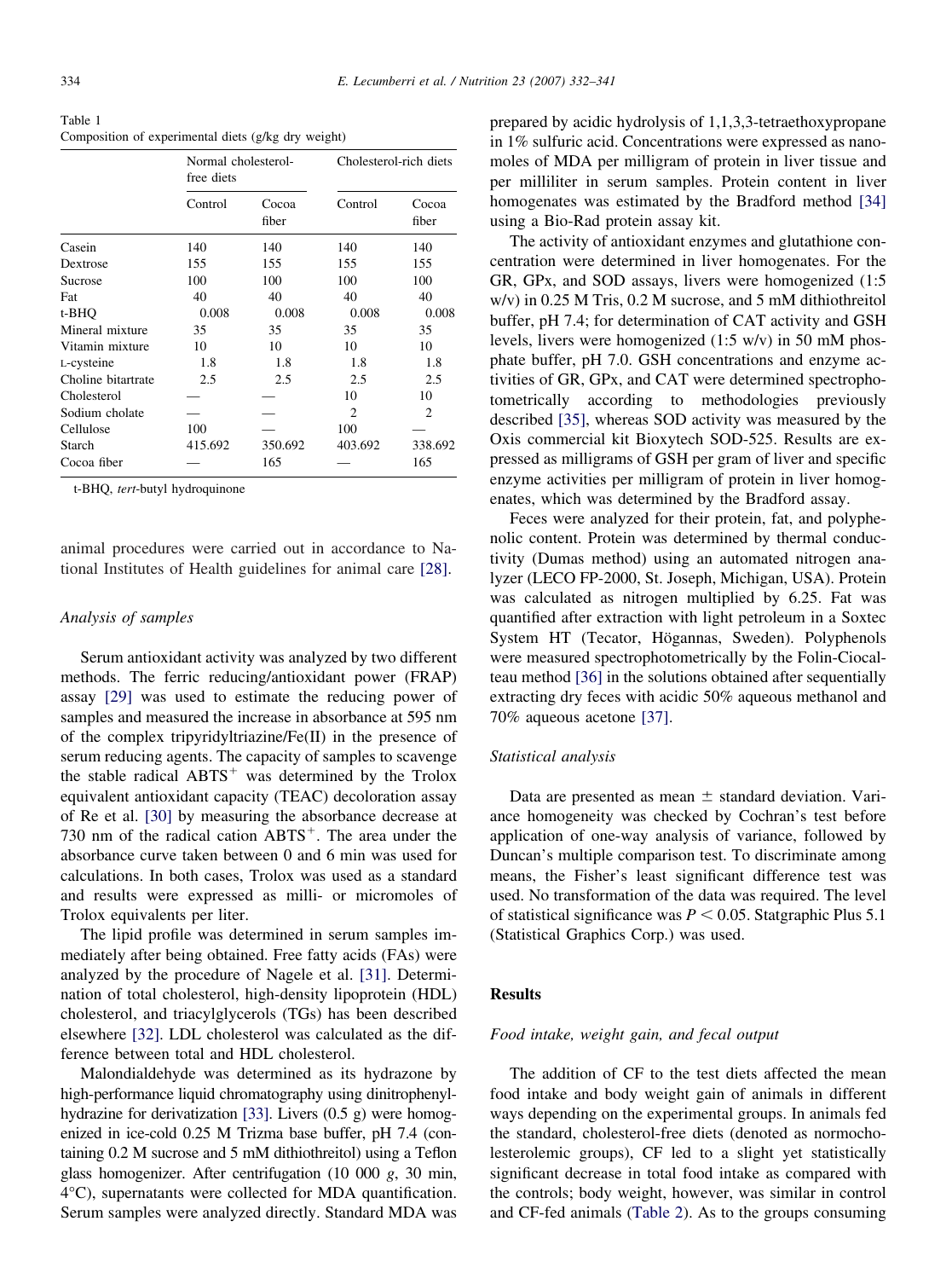<span id="page-3-0"></span>Table 2

Food intake, body weight gain, and fecal excretion of rats in control and cocoa fiber groups fed the cholesterol-free (normocholesterolemic) and cholesterol-rich (hypercholesterolemic) diets\*

|                              | Normocholesterolemic groups    |                              | Hypercholesterolemic groups |                                 |
|------------------------------|--------------------------------|------------------------------|-----------------------------|---------------------------------|
|                              | Control                        | Cocoa fiber                  | Control                     | Cocoa fiber                     |
| Food intake $(g/21 d)$       | $398.56 \pm 15.70^{\circ}$     | $372.01 \pm 16.24^b$         | $394.67 \pm 28.89^{ab}$     | $461.54 \pm 38.08$ <sup>c</sup> |
| Body weight gain $(g/21 d)$  | $80.43 \pm 9.29$ <sup>ab</sup> | $71.29 \pm 11.38^{\text{a}}$ | $85.00 \pm 14.67^{\rm b}$   | $74.83 \pm 13.23$ <sup>ab</sup> |
| Food efficiency <sup>†</sup> | $0.20 \pm 0.02^{\text{a}}$     | $0.20 \pm 0.02^{\rm a}$      | $0.21 \pm 0.03^{\rm a}$     | $0.16 \pm 0.03^{\rm b}$         |
| Feces $(g/21 d)$             |                                |                              |                             |                                 |
| Dry weight                   | $31.95 \pm 3.27^{\circ}$       | $51.96 \pm 5.46^{\circ}$     | $47.90 \pm 6.99^{\rm b}$    | $66.39 \pm 4.92$ <sup>c</sup>   |
| Fresh weight                 | $54.42 \pm 7.40^{\circ}$       | $105.05 \pm 18.72^{\rm b}$   | $100.24 \pm 18.77^{\rm b}$  | $140.12 \pm 10.74$ <sup>c</sup> |
| Water in feces $(\% )$       | $42.76 \pm 6.54$ <sup>a</sup>  | $50.82 \pm 3.76^{\rm b}$     | $50.85 \pm 7.68^{\rm b}$    | $45.75 \pm 9.59$ <sup>ab</sup>  |

\* Data are presented as mean  $\pm$  SD ( $n = 8$ ). Data in a row with different superscript letters are statistically different ( $P \le 0.05$ ).

<sup>†</sup> Food efficiency = body weight gain  $\times$  (food intake)<sup>-1</sup>.

the cholesterol-rich diets (hypercholesterolemic groups), food intake was significantly higher in rats fed CF. Nevertheless, pondered growth of these animals was not increased in parallel to the increased food intake, and body weight gain was comparable to that of the normocholesterolemic groups, resulting in a lower food efficiency index (Table 2).

As expected, CF had a remarkable fecal bulking effect, with the fresh and dry weights of feces significantly higher than in the respective cellulose controls (Table 2). It is worth noting that the fecal output was higher in the hypercholesterolemic than in the normocholesterolemic group. This difference might be due in part to a higher fat excretion. Fecal excretion of fat was much higher in animals fed the cholesterol-rich diets, with 12.6 and 9.2 g of fat excreted in the control and CF hypercholesterolemic groups, respectively, in comparison with  $\leq 1$  g of fat eliminated by normocholesterolemic animals (Table 3).

Cocoa fiber contained 6.5% fat [\[27\],](#page-8-0) contributing with approximately 10 g of fat per kilogram of diet; therefore, fat intake was higher in the groups fed the CF diets (Table 3). A slightly higher fat excretion was observed in the CF normocholesterolemic group in comparison with its control, yet the apparent digestibility of fat in both normocholesterolemic groups was similar. Conversely, regardless of the higher fat intake by the CF hypercholesterolemic animals, excretion of fat in feces was lower than in the corresponding hypercholesterolemic control animals, resulting in a low apparent fat digestibility in these control animals (Table 3).

Protein intake was also significantly higher in the CF fed groups due to the contribution of the cocoa powder to the total protein content of diets with an extra 3% protein. Fecal excretion of protein was higher in both CF-fed groups, resulting in lower apparent digestibility and protein efficiency ratio indexes (Table 3). This higher protein excretion might be attributed in part to the effect of DF decreasing protein digestibility but also to a similar effect of the polyphenols in CF.

Animals consuming the CF diets had a polyphenolic

Table 3

Intake and excretion of protein, fat, and polyphenols in control and cocoa fiber groups fed the basal (cholesterol-free) and cholesterol-rich diets\*

|                                     | Normocholesterolemic groups |                            | Hypercholesterolemic groups   |                                 |
|-------------------------------------|-----------------------------|----------------------------|-------------------------------|---------------------------------|
|                                     | Control                     | Cocoa fiber                | Control                       | Cocoa fiber                     |
| Protein                             |                             |                            |                               |                                 |
| Intake $(g/21 d)$                   | $55.80 \pm 2.20^{\rm a}$    | $62.91 \pm 2.75^{\rm b}$   | $55.25 \pm 4.04^{\circ}$      | $78.05 \pm 6.44^{\circ}$        |
| Fecal excretion $(g/21 d)$          | $6.61 \pm 0.68^{\rm a}$     | $17.50 \pm 1.84^b$         | $7.06 \pm 1.03^{\circ}$       | $18.58 \pm 1.38^{\rm b}$        |
| Apparent digestibility <sup>†</sup> | $88.14 \pm 1.22^{\rm a}$    | $71.93 \pm 2.89^{\rm b}$   | $87.24 \pm 1.34^{\circ}$      | $75.91 \pm 2.07^c$              |
| $PER^{\ddagger}$                    | $1.38 \pm 0.21^{\rm a}$     | $1.05 \pm 0.28^{\rm b}$    | $1.53 \pm 0.19^{\rm a}$       | $0.96 \pm 0.16^b$               |
| Fat                                 |                             |                            |                               |                                 |
| Intake $(g/21 d)$                   | $15.94 \pm 0.63^{\circ}$    | $19.90 \pm 0.87^{\rm b}$   | $23.68 \pm 1.73$ <sup>c</sup> | $33.92 \pm 2.80^{\mathrm{d}}$   |
| Fecal excretion $(g/21 d)$          | $0.56 \pm 0.06^{\circ}$     | $0.77 \pm 0.08^{\rm b}$    | $12.60 \pm 1.84^{\circ}$      | $9.21 \pm 0.68^{\rm d}$         |
| Apparent digestibility              | $96.49 \pm 0.36^{\circ}$    | $96.13 \pm 0.40^a$         | $46.87 \pm 5.57^{\rm b}$      | $72.75 \pm 2.34^{\circ}$        |
| Polyphenols                         |                             |                            |                               |                                 |
| Intake $(mg/21 d)$                  |                             | $632.42 \pm 27.60^{\circ}$ |                               | $784.61 \pm 64.73^b$            |
| Fecal excretion $(mg/21 d)$         | $61.66 \pm 6.31^{\circ}$    | $343.94 \pm 36.17^b$       | $43.99 \pm 5.00^{\circ}$      | $444.84 \pm 32.98$ <sup>d</sup> |
| Apparent digestibility              |                             | $45.57 \pm 5.60^{\circ}$   |                               | $43.09 \pm 4.89^{\circ}$        |

PER, protein efficiency ratio

\* Data are presented as mean  $\pm$  SD ( $n = 8$ ). Data in a row with different superscript letters are statistically different ( $P \le 0.05$ ).

<sup>†</sup> Apparent digestibility = ([intake - fecal excretion]  $\times$  intake<sup>-1</sup>)  $\times$  100.

<sup>‡</sup> PER = body weight gain  $\times$  (protein intake)<sup>-1</sup>.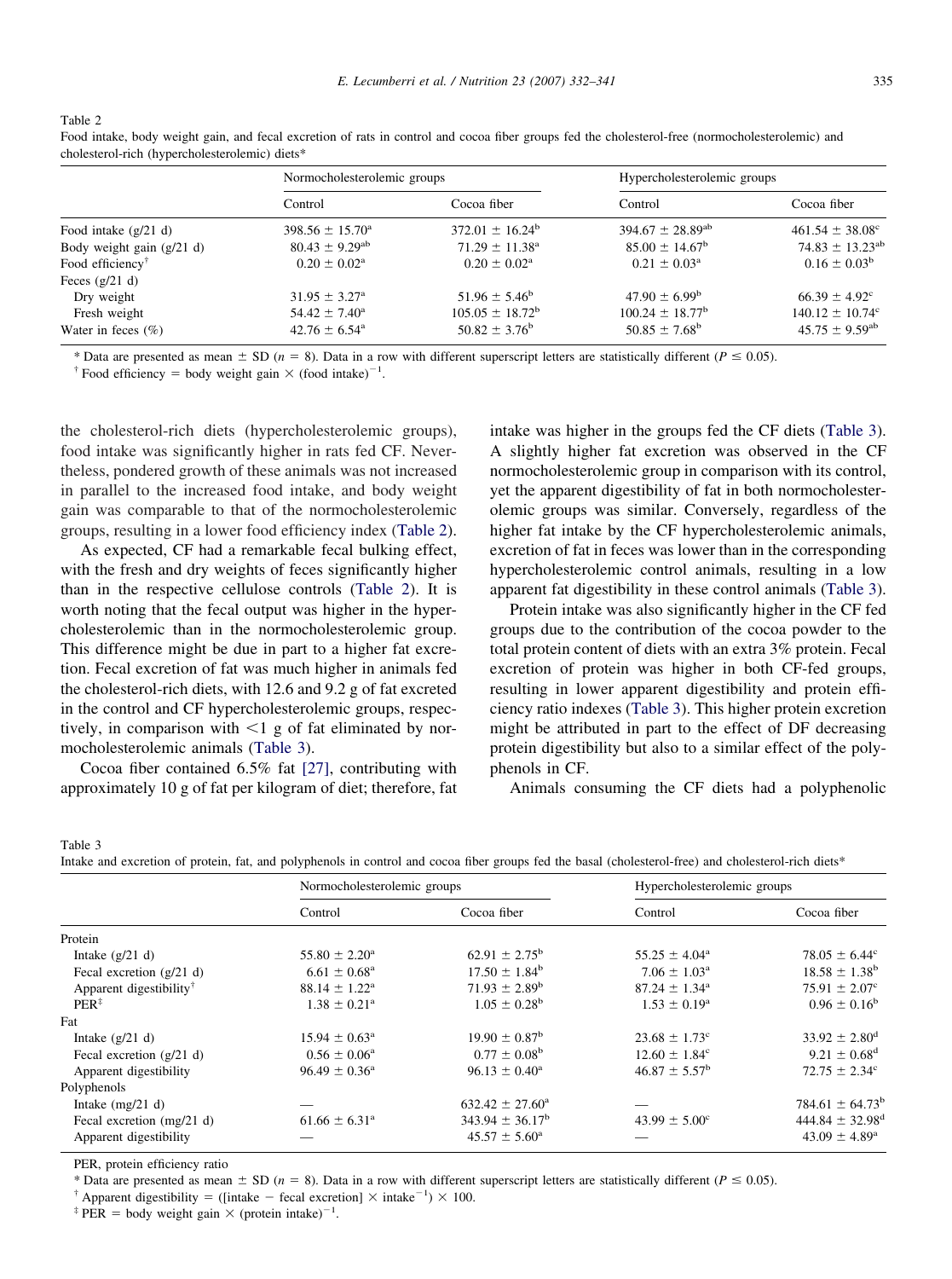|                                | Normocholesterolemic groups |                            | Hypercholesterolemic groups |                              |  |  |
|--------------------------------|-----------------------------|----------------------------|-----------------------------|------------------------------|--|--|
|                                | Control                     | Cocoa Fiber                | Control                     | Cocoa fiber                  |  |  |
| Total cholesterol (mg/dL)      | $80.0 \pm 10.9^{\circ}$     | $80.5 \pm 4.8^{\circ}$     | $299.3 \pm 39.5$ °          | $218.5 \pm 25.3^{\circ}$     |  |  |
| LDL cholesterol (mg/dL)        | $28.0 \pm 6.1^{\circ}$      | $29.4 \pm 8.8^{\rm a}$     | $229.8 \pm 77.9^{\circ}$    | $140.6 \pm 66.7^{\text{t}}$  |  |  |
| HDL cholesterol (mg/dL)        | $50.0 \pm 5.3^{\rm b}$      | $53.2 \pm 3.0^{\rm b}$     | $35.0 \pm 1.7^{\circ}$      | $35.5 \pm 1.9^{\rm a}$       |  |  |
| Triacylglycerols (mg/dL)       | $41.8 \pm 2.8^{\rm a}$      | $37.8 \pm 4.6^{\circ}$     | $68.0 \pm 5.3^{\rm b}$      | $40.2 \pm 7.8^{\rm a}$       |  |  |
| Free fatty acids (mg/dL)       | $0.73 \pm 0.06^{\circ}$     | $0.78 \pm 0.04^{\text{a}}$ | $1.01 \pm 0.13^b$           | $0.94 \pm 0.18^{\rm b}$      |  |  |
| Atherogenic index <sup>†</sup> | $0.60 \pm 0.08^{\rm a}$     | $0.51 \pm 0.08^{\rm a}$    | $9.32 \pm 4.77$ °           | $5.00 \pm 0.57$ <sup>t</sup> |  |  |
|                                |                             |                            |                             |                              |  |  |

<span id="page-4-0"></span>Table 4 Serum lipids in control and cocoa fiber groups fed the basal (cholesterol-free) and cholesterol-rich diets\*

HDL, high-density lipoprotein; LDL, low-density lipoprotein

\* Data are presented as mean  $\pm$  SD ( $n = 8$ ). Data in a row with different superscript letters are statistically different ( $P \le 0.05$ ).

<sup>†</sup> Atherogenic index = (total cholesterol - HDL cholesterol)  $\times$  (HDL cholesterol)<sup>-1</sup>.

intake  $\leq 0.8$  g during the experimental period. Approximately 50% of these polyphenols were excreted in feces [\(Table 3\)](#page-3-0). Although no polyphenols were added to the control diets, minor amounts of phenolic compounds were detected in the feces of these control animals. Some of the ingredients used in the formulation of the diets might have contributed trace amounts of phenols (e.g., soybean oil), yet overestimation of polyphenols in feces cannot be ruled out due to the non-specificity of the analytical method used.

#### *Serum lipids and atherogenic index*

The groups fed the cholesterol-rich diets had altered serum lipid concentrations, causing a marked hyperlipidemia. Serum lipid profile showed increased levels of total and LDL cholesterol, TG, and FA and decreased concentrations of HDL cholesterol (Table 4). This resulted in very high atherogenic indices of control and CF hypercholesterolemic groups in comparison with normocholesterolemic ones. Although addition of CF to the diet partly limited these deleterious effects of the cholesterol-rich diet, with lower levels of total and LDL cholesterol in comparison with the hypercholesterolemic control group, it failed to totally overcome such effects. Only TG levels were decreased to values similar to the normocholesterolemic groups. Therefore, CF supplementation of a fatty diet such as the one tested in this study had a slight hypocholesterolemic effect and a marked hypotriglyceridemic action. Conversely, when CF was incorporated into a normal diet, with no added cholesterol, no effect on the serum lipid profile was observed (Table 4).

# *Serum antioxidant capacity, liver glutathione, and MDA levels*

Polyphenols present in the CF diets did not significantly modify the antioxidant capacity of serum. Neither the ferric reducing ability of serum nor its capacity to scavenge the free radical ABTS were increased in rats fed the CF diets in comparison with control animals fed polyphenol-free diets (Table 5). In contrast, the free radical scavenging capacity of serum in the normocholesterolemic CF group was significantly lower than that in the control. Groups consuming the hypercholesterolemic diets had a lower serum antioxidant capacity than did the normocholesterolemic ones, which might be indicative of a poorer antioxidant status as a result of the intake of fatty diets.

As a biomarker of lipid peroxidation, MDA levels were measured in serum and liver homogenates (Table 5). Serum MDA was significantly increased in the hypercholesterolemic control in comparison with the normocholesterolemic one, sustaining the impaired antioxidant status of these animals mentioned above. Although CF failed to increase the total antioxidant capacity of serum, it did dimin-

Table 5

Serum antioxidant capacity (FRAP and TEAC values), MDA concentration in serum and liver, and glutathione levels in livers of animals fed the control and cocoa fiber basal (cholesterol-free) and cholesterol-rich diets\*

|                                        | Normocholesterolemic groups   |                            | Hypercholesterolemic groups      |                               |
|----------------------------------------|-------------------------------|----------------------------|----------------------------------|-------------------------------|
|                                        | Control                       | Cocoa fiber                | Control                          | Cocoa fiber                   |
| $FRAP$ ( $\mu$ mol eqivalent Trolox/L) | $341.42 \pm 7.20^b$           | $383.38 \pm 25.89^{\rm b}$ | $317.41 \pm 26.29$ <sup>ab</sup> | $299.57 \pm 26.02^{\circ}$    |
| TEAC (mmol equivalent Trolox/L)        | $4.09 \pm 0.42$ <sup>c</sup>  | $2.80 \pm 0.31^{\circ}$    | $3.24 \pm 0.56^{\circ}$          | $3.39 \pm 0.29^{\rm b}$       |
| Serum MDA (nmol/mL)                    | $2.2 \pm 0.1^{\rm b}$         | $1.8 \pm 0.1^{\rm a}$      | $2.8 \pm 0.1^{\circ}$            | $2.0 \pm 0.1^{ab}$            |
| Liver MDA (nmol/mg protein)            | $0.9 \pm 0.1^{\rm a}$         | $0.8 \pm 0.1^{\rm a}$      | $1.2 \pm 0.1^{\rm b}$            | $0.8 \pm 0.1^{\rm a}$         |
| Glutathione $(mg/g$ liver)             | $4.82 \pm 0.67$ <sup>ab</sup> | $4.41 \pm 0.41^{\circ}$    | $5.79 \pm 0.86^b$                | $5.78 \pm 0.71$ <sup>ab</sup> |

FRAP, ferric reducing/antioxidant power; MDA, malondialdehyde; TEAC, Trolox equivalent antioxidant capacity; Trolox, 6-hydroxy-2,5,7,8 tetramethylchroman-2-carboxilic acid

\* Data are presented as mean  $\pm$  SD ( $n = 8$ ). Data in a row with different superscript letters are statistically different ( $P \le 0.05$ ).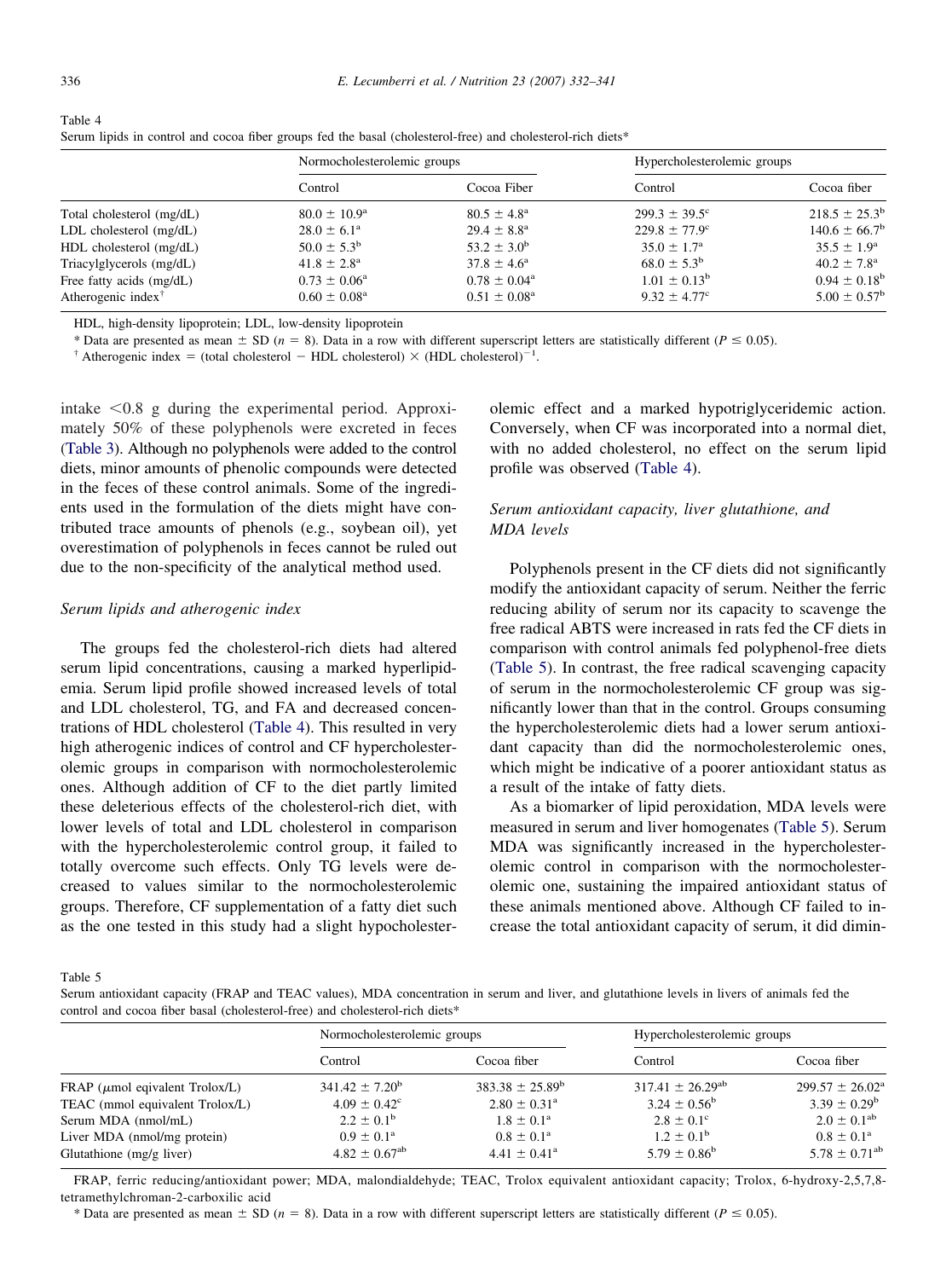|                             | Normocholesterolemic groups |                           | Hypercholesterolemic groups |                            |
|-----------------------------|-----------------------------|---------------------------|-----------------------------|----------------------------|
|                             | Control                     | Cocoa fiber               | Control                     | Cocoa fiber                |
| SOD (U/mg protein)          | $62.31 \pm 25.21^{\circ}$   | $96.43 \pm 33.57^{\circ}$ | $92.75 \pm 13.05^{\circ}$   | $44.76 \pm 3.60^{\circ}$   |
| Catalase (mU/mg protein)    | $1067 \pm 135^{\circ}$      | $816 \pm 157^{\circ}$     | $887 \pm 294^{\rm a}$       | $693 \pm 286^{\circ}$      |
| $GPx$ ( $\mu$ U/mg protein) | $3.72 \pm 1.39^{\rm b}$     | $6.83 \pm 0.99^{\circ}$   | $1.23 \pm 0.37^{\rm a}$     | $1.24 \pm 1.03^{\text{a}}$ |
| GR $(\mu U/mg$ protein)     | $3.27 \pm 0.45^{\rm b}$     | $4.43 \pm 1.22^b$         | $1.79 \pm 0.33^{\rm a}$     | $3.53 \pm 0.60^{\rm b}$    |

Table 6 Activity of liver antioxidant enzymes in control and cocoa fiber groups fed the basal (cholesterol-free) and cholesterol-rich diets\*

GPx, glutathione peroxidase; GR, glutathione reductase; SOD, superoxide dismutase

\* Data are presented as mean  $\pm$  SD ( $n = 8$ ). Data in a row with different superscript letters are statistically different ( $P \le 0.05$ ).

ish lipid peroxidation, with MDA values in hypercholesterolemic rats fed CF similar to those of normocholesterolemic animals. Moreover, CF in the normocholesterolemic group decreased serum MDA as compared with the control. Liver MDA was also enhanced in control hypercholesterolemic animals as a manifestation of the oxidative stress imposed on this organ by a cholesterol-rich diet. A protection from this dietary-derived stress by the ingestion of CF was apparent, with liver MDA values in CF hypercholesterolemic animals comparable to those of the normocholesterolemic groups.

The GSH liver concentrations were higher in the hypercholesterolemic groups than in the normocholesterolemic ones [\(Table 5\)](#page-4-0). Addition of CF to the cholesterol-free or cholesterol-rich diets did not result in differences statistically significant when compared with the corresponding control groups.

# *Activity of liver antioxidant enzymes*

Activities of CAT, SOD, GR, and GPx are presented in Table 6. There was a high variability in the results among animals within the same dietary group. Although the activities of SOD and CAT appeared to be lower in the group fed the high-cholesterol diet containing CF, these differences were not statistically significant. GPx activity was increased in the normocholesterolemic animals consuming CF in comparison with the controls, whereas values were comparable in both hypercholesterolemic groups and significantly lower than in the normocholesterolemic counterparts. GR showed a reduced activity in hypercholesterolemic control animals as compared with normocholesterolemic ones. However, supplementation of the cholesterol-rich diet with CF resulted in a recovery of this enzyme activity to values similar to those of normocholesterolemic groups.

#### **Discussion**

Hyperlipidemia, including hypercholesterolemia and hypertriglyceridemia, is a major risk factor for the development of cardiovascular disease. Oxidatively damaged LDLs are taken up by macrophages, which accumulate in the endothelial wall as lipid-laden foam cells in the initial

phases of atherosclerotic fatty streak lesions. Therefore, reduction of circulating TGs and total and LDL cholesterol is a primary step in the prevention of vascular disease. Also, prevention of LDL oxidation by dietary antioxidants could delay the development of atherosclerosis.

In the present study, feeding rats with diets rich in cholesterol resulted in increased TG, total cholesterol, and LDL cholesterol levels, with decreased circulating HDL cholesterol levels, thus providing a model for dietary hyperlipidemia. This model was used to study the potential hypolipidemic effect of a cocoa product rich in DF that contained significant amounts of polyphenols. This CF had a strong hypotriglyceridemic action, returning serum TG to levels found in healthy, normocholesterolemic animals. It also showed a remarkable hypocholesterolemic effect, with a partial reduction of serum total and LDL cholesterol concentrations, although with no effect on HDL cholesterol. Moreover, serum and liver lipoperoxidation were significantly decreased as indicated by the lower levels of MDA. Serum total antioxidant capacity and GSH concentrations in the liver were not modified by CF, as was the general case for the enzymes of the antioxidant defense system in the liver.

Many studies in the literature have shown a protective role of cocoa products on cardiovascular health. These studies have always been performed with products such as chocolate or cocoa powder and cocoa extracts, even with purified cocoa flavonoids. However, to our knowledge this is the first study addressing the potential benefits of a CF product containing polyphenols, a product that was obtained as a byproduct of the cocoa industry and with potential uses as a functional ingredient.

The cardiovascular health effects reported for chocolate and cocoa products in the literature have been attributed to the antioxidant activity of polyphenols in cocoa. Thus, reduced susceptibility of LDL to oxidation has been reported in vitro [\[38\]](#page-8-0) and in vivo [\[4,10,12,13,39\]](#page-7-0) after consumption of cocoa products. Concerning the total antioxidant capacity of serum, short-term studies on the bioavailability of cocoa polyphenols have shown increased serum antioxidant activity concomitant with increased levels of serum epicatechin and reduced lipid peroxidation, yet these effects were transient [\[19,20\].](#page-8-0) In long-term feeding studies, only Wan et al. [\[4\]](#page-7-0) reported a slight increase in serum antioxidant capacity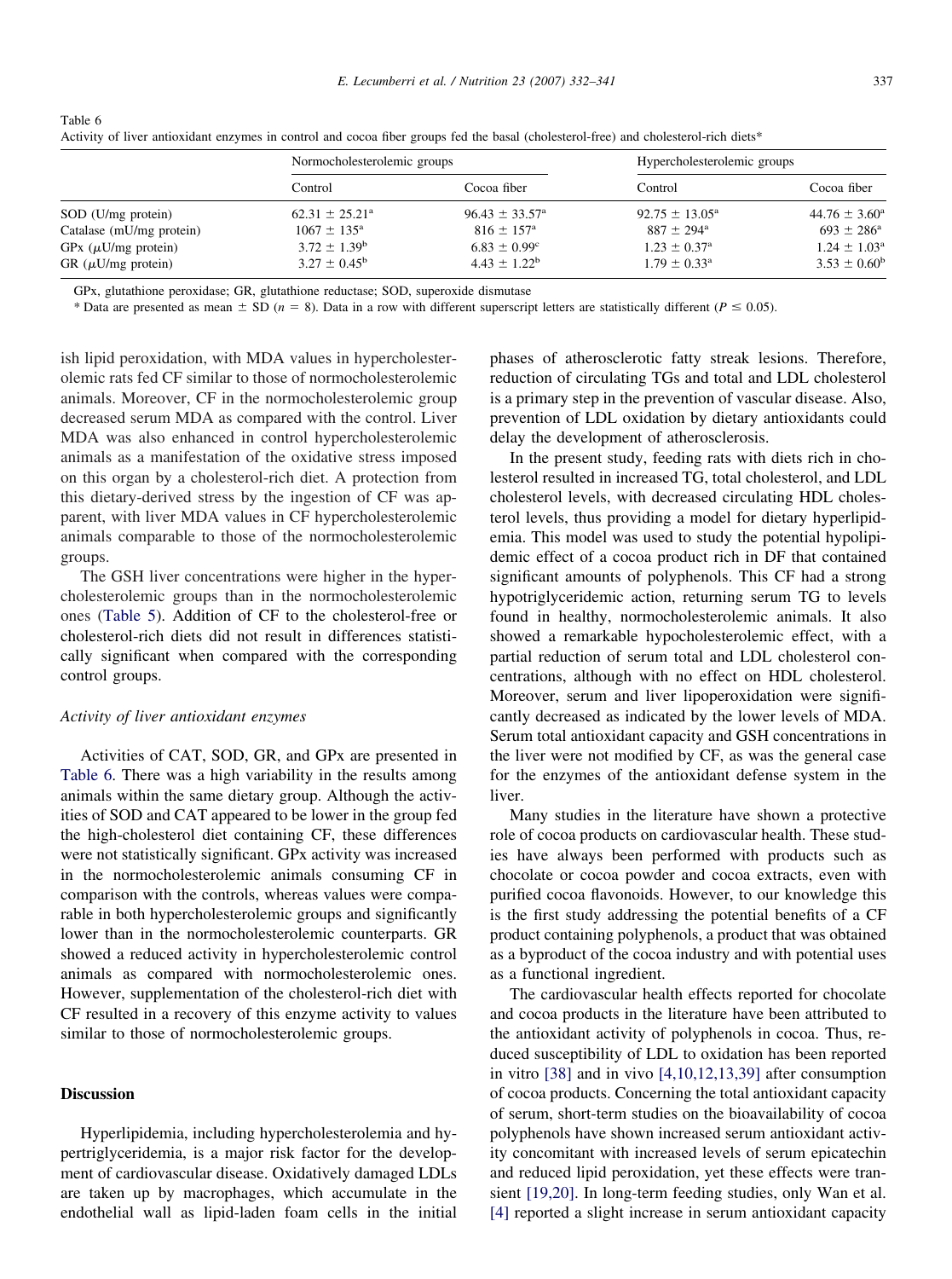after prolonged consumption of cocoa and dark chocolate, providing nearly 0.5 g of flavonols daily. In the present work, neither the free radical scavenging capacity nor the reducing power of serum was affected by the intake of CF, which provided <40 mg of polyphenols daily. Most studies in the literature failed to observe an increase in the total antioxidant capacity of serum [\[2,10,39\],](#page-7-0) which agrees with our results.

In contrast, many studies have shown that levels of biomarkers of lipid peroxidation such as  $F_2$ -isoprostanes or thiobarbituric acid-reactive substances were not modified as a consequence of cocoa consumption by healthy individuals [\[2,10,11,22,39\].](#page-7-0) Only in conditions that represent a challenge to the well-regulated balance between pro-oxidation and antioxidant reactions in the organism, such as hypercholesterolemia [\[12\]](#page-7-0) or strenuous physical exercise [\[11\],](#page-7-0) did flavonoid-rich cocoa prevent an increase of in vivo lipid peroxidation. In line with this, our study showed that MDA levels in serum and in the liver were lower in hypercholesterolemic animals when the diet was supplemented with CF. More importantly, serum MDA concentrations were lower in the normocholesterolemic animals consuming CF [\(Table 5\)](#page-4-0). This might suggest that polyphenols in CF protect the organism against lipid peroxidation not only in situations of potential oxidative stress such as hypercholesterolemia but also in normal conditions. A similar decrease in serum and liver MDA in comparison with control animals was found in healthy rats consuming diets supplemented with polyphenolrich fruits such as strawberry or plum [\[33\].](#page-8-0) It is worth noting the existence of a positive correlation between the body weight gained during the experimental period and concentrations of MDA in serum ( $\mathbf{R}^2 = 0.918$ ) and in liver ( $\mathbf{R}^2 =$ 0.813). Increased concentrations of MDA-modified lipoproteins have been associated to body fat in humans ( $R^2$  = 0.646) [\[40\],](#page-8-0) and it has been suggested that the accumulation of fat in the body might result in a higher susceptibility to lipid peroxidation [\[40\].](#page-8-0) However, this correlation had not been reported in obese Zucker rats [\[41\]](#page-8-0) or in Watanabe hyperlipidemic rabbits [\[42\],](#page-8-0) contrary to what has been observed in the present work. It would be of interest to study further the possible relation between lower body weight (fat) and lipid peroxidation/redox status and the potential underlying mechanisms.

To further study the potential effect of CF on the antioxidant status in vivo and because the liver is the main organ involved in lipid metabolism and thus prone to potential oxidative damage in conditions of hyperlipidemia, we measured the levels of GSH as the major intracellular antioxidant and the activity of four of the enzymes constituting the enzymatic antioxidant defense system. GSH concentrations were increased in hypercholesterolemic animals in comparison with normocholesterolemic ones, which might reflect an adaptation of the liver to oxidative stress because high intracellular GSH levels promote better survival under such conditions [\[12,13,43\].](#page-7-0) However, although polyphenols have been shown to induce hepatic GSH [\[44\],](#page-8-0)

we found no differences in the GSH levels between controls and animals fed the CF diets in the normo- or hypercholesterolemic groups. Similarly, Orozco et al. [\[22\]](#page-8-0) found no differences in GSH pools in the liver and testes of rats fed cocoa.

As for the antioxidant enzymes, their activity in the liver has been reported to decrease as a response to stress situations elicited by alcohol [\[45\]](#page-8-0) or by drugs such as hexachlorocyclohexane [\[46\],](#page-8-0) although acetaminophen did not cause any modifications [\[35\].](#page-8-0) Conversely, increased activity of these enzymes as a result of polyphenol intake has been reported in the literature [\[46,47\],](#page-8-0) suggesting an enhanced protection of the liver against oxidative stress situations by these antioxidants. This hypothesis would be supported by observations on the prevention of age-related decline on enzyme activities [\[48\]](#page-8-0) or their recovery by antioxidant supplementation in animals subjected to oxidative stress [\[45,46,49\].](#page-8-0) However, other investigators found no effect derived from antioxidant consumption [\[35,50,51\]](#page-8-0) or showed opposite effects, with decreased activity of GPx, GR, and CAT after polyphenol intake [\[52\].](#page-8-0) In line with these contradictory results, we have observed no effect (SOD, CAT), or decreased (GPx, GR) enzyme activities as a consequence of hypercholesterolemic stress. Intake of CF as a source of polyphenols had no effect on SOD and CAT but preserved GR activity in hypercholesterolemic animals. In control animals consuming CF, the activity of GPx was increased in comparison with the controls consuming cellulose, but it had no effect in the hypercholesterolemic groups, where the activity of this enzyme was lower. Considering that GPx is involved in the homeostasis of intracellular GSH levels through its oxidation in the GPx-catalyzed reduction of reactive oxygen species and other oxidized substrates, the decreased activity of GPx observed in the livers of hypercholesterolemic animals might account for the increased levels of GSH observed in these groups. The observed variable effects of the experimental diets on the activity of the studied enzymes indicates that the response of these enzymes involved in antioxidant defense in the liver seems to vary greatly depending on the enzyme, the origin of the oxidative stress, and the type or source of dietary antioxidants. Deeper knowledge on the subjacent mechanisms regulating these enzyme activities is necessary to understand the physiological implications of their variable response to different stressors and dietary antioxidants.

As for the effect of cocoa products on serum lipid levels, there is a dearth of information on this subject. Some investigators [\[4,39\]](#page-7-0) have reported increased HDL cholesterol levels in healthy humans consuming dark chocolate. In diabetic rats, with enhanced serum TG and cholesterol concentrations, intake of a cocoa extract increased HDL cholesterol and decreased TG and total and LDL cholesterol concentrations [\[13\].](#page-7-0) This is in agreement with the observed effects elicited by CF in our animal model of dietaryinduced hyperlipemia. Similar hypocholesterolemic and hypotriglyceridemic effects have been reported for other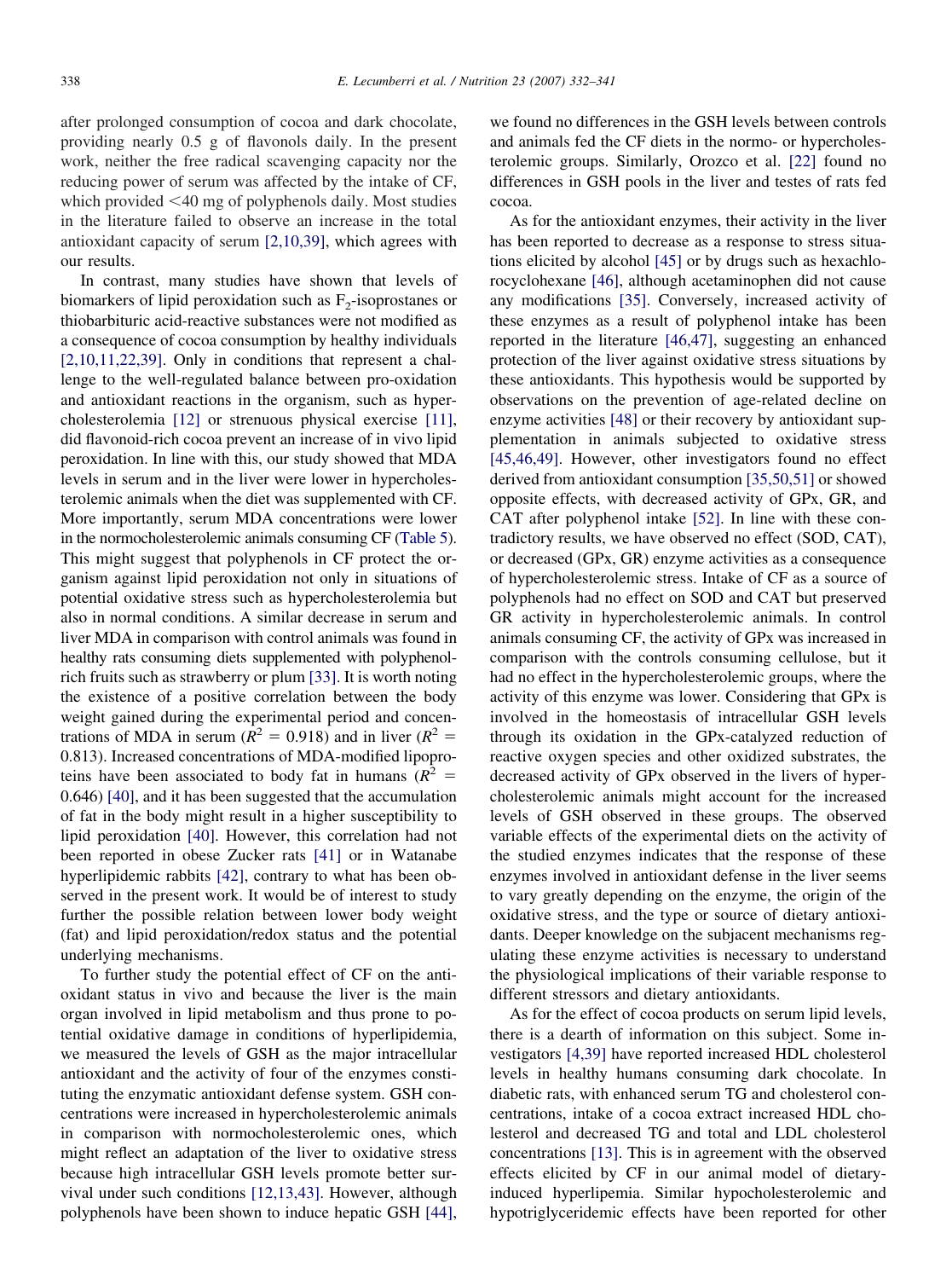<span id="page-7-0"></span>polyphenol-rich foods and beverages such as red wine [\[53\],](#page-8-0) tea [\[54\],](#page-8-0) or apple [\[55\].](#page-9-0) Lower serum TG levels by polyphenol-rich foods has been associated with decreased intestinal absorption of TG by inhibition of pancreatic lipase [\[54\]](#page-8-0) or with a lower microsomal transfer protein activity and apolipoprotein B secretion and increased lipoprotein lipase activity [\[53,56,57\].](#page-8-0) This could result in modified LDL levels, which in turn would lead to decreased LDL cholesterol concentrations. Also, upregulation of hepatic LDL receptor expression and activity by polyphenols might account for their hypocholesterolemic effect [\[56,58\].](#page-9-0)

All these potential mechanisms of action explaining the hypolipidemic effects of cocoa products are related to the polyphenolic fraction. Nevertheless, it is noteworthy that the CF used in this study is rich in DF, mainly insoluble DF, but also contains significant amounts of soluble DF [\[27\].](#page-8-0) DFs, especially viscous soluble polysaccharides, are well known for their effect lowering total and LDL cholesterol, thus attenuating or preventing hypertriglyceridemia [reviewed in [59\]](#page-9-0). Viscous soluble fibers hinder digestion and absorption of dietary fats, resulting in lower cholesterol delivery to the liver by chylomicron remnants, with a concomitant upregulation of LDL receptor and decreased lipoprotein secretion to maintain cholesterol homeostasis in the liver. Further, bile salts are trapped in the viscous matrix formed by soluble DF polysaccharides in the gut. To compensate for the increased fecal excretion of bile salts, cholesterol is derived to the synthesis of bile acids. Moreover, soluble fibers are fermented by the colonic microflora generating short-chain fatty acids (acetic, propionic, and butyric acids). Hypolipidemic effects have been associated with propionate by inhibition of cholesterol and FA synthesis in the liver. Moreover, insoluble DF through its effect diluting gastrointestinal contents may hinder digestion and absorption of dietary fats, thus contributing to the effects of soluble DF. All these mechanisms lead to lower serum levels of cholesterol and TG, subjacent to the reduced risk of cardiovascular disease associated to DF intake  $[59-61]$ . Therefore, not only polyphenols in CF but also the soluble and insoluble fractions of DF may account for the observed hypolipidemic effects elicited by CF.

#### **Conclusion**

Cocoa fiber obtained from cocoa husks, an important byproduct of the cacao industry, has a remarkable hypolipidemic action in an animal model of dietary-induced hypercholesterolemia. This effect might be attributed to its high DF content and to the natural presence of antioxidant polyphenols that seem to prevent lipid peroxidation. This suggests that CF might contribute to a reduction of cardiovascular risk and thus would put forward the potential application of this CF as a functional food ingredient.

#### **Acknowledgments**

E. Lecumberri is an I3P fellow of CSIC. R. Mateos and S. Ramos acknowledge the Spanish Ministry of Science and Education for their postdoctoral and Ramon y Cajal contracts, respectively. Ms. I. Fernandez and Ms. M. R. Redondo are thanked for their technical support.

# **References**

- [1] Rein D, Paglieroni TG, Wun T, Pearson DA, Schmitz HH, Gosselin R, Keen CL. Cocoa inhibits platelet activation and function. Am J Clin Nutr 2000;72:30 –5.
- [2] Murphy KJ, Chronopoulos AK, Singh I, Francis MA, Moriarty H, Poke MJ, et al. Dietary flavanols and procyanidin oligomers from cocoa (*Theobroma cacao*) inhibit platelet function. J Nutr 2003;77: 1466 –73.
- [3] Schramm DD, Wang JF, Holt RR, Ensunsa JL, Gonsalves JL, Lazarus SA, et al. Chocolate procyanidins decrease the leukotriene-prostacyclin ratio in humans and human aortic endothelial cells. Am J Clin Nutr 2001;73:36 – 40.
- [4] Wan Y, Vinson JA, Etherton TD, Proch J, Lazarus SA, Kris-Etherton PM. Effects of cocoa powder and dark chocolate on LDL oxidative susceptibility and prostaglandin concentrations in humans. Am J Clin Nutr 2001;74:596-602.
- [5] Mao T, Powell J, Van de Water J, Keen CL, Schmitz HH, Hammerston JF, Gershwin ME. The effect of cocoa procyanidins on the transcription and secretion of interleukin-1 $\beta$  in peripheral blood cells. Life Sci 2000;66:1377– 86.
- [6] Schewe T, Sadik C, Klotz L-O, Yoshimoto T, Kuhn H, Sies H. Polyphenols of cocoa: inhibition of mammalian 15-lipoxygenase. Biol Chem 2001;382:1687–96.
- [7] Karim M, McCormick K, Kappagoda CT. Effects of coca extracts on endothelium-dependent relaxation. J Nutr 2000;130:2105S– 8.
- [8] Fisher NDL, Hughes M, Gerhard-Herman M, Hollenberg NK. Flavanol-rich cooca induces nitric-oxide– dependent vasodilatation in healthy humans. J Hypertens 2003;21:2281-6.
- [9] Engler MB, Engler MM, Chen CY, Malloy MJ, Browne A, Chiu EY, et al. Flavonoid-rich dark chocolate improves endothelial function and increases serum epicatechin concentrations in healthy adults. J Am Coll Nutr 2004;23:197–204.
- [10] Mathur S, Devaraj S, Grundy SM, Jialal I. Cocoa products decrease low density lipoprotein oxidative susceptibility but do not affect biomarkers of inflammation in humans. J Nutr 2002;132:3663–7.
- [11] Wiswedel I, Hirsch D, Kropf S, Gruening M, Pfister E, Schewe T, Sies H. Flavanol-rich cocoa drink lowers serum  $F_2$ -isoprostane concentrations in humans. Free Radic Biol Med 2004;37:411–21.
- [12] Kurosawa T, Itoh F, Nozaki A, Nakano Y, Katsuda S, Osakabe N, et al. Suppressive effects of cacao liquor polyphenols (CLP) on LDL oxidation and the development of atherosclerosis in Kurosawa and Kusanagihypercholesterolemic rabbits. Atherosclerosis 2005;179:237– 46.
- [13] Ruzaidi A, Amin I, Nawalyah AG, Hamid M, Faizul HA. The effect of Malaysian cocoa extract on glucose levels and lipid profiles in diabetic rats. J Ethnopharm 2005;98:55-60.
- [14] Adamson GE, Lazarus SA, Mitchell AE, Prior RL, Cao G, Jacobs PH, et al. HPLC method for the quantification of procyanidins in cocoa and chocolate samples and correlation to total antioxidant capacity. J Agric Food Chem 1999;47:4184 – 8.
- [15] Sanchez-Rabaneda F, Jauregui O, Casals I, Andres-Lacueva C, Izquierdo-Pulido M, Lamuela-Raventos RM. Liquid chromatographic/ electrospray ionization tandem mass spectrometric study of the phenolic composition of cocoa (*Theobroma cacao*). J Mass Spectrom 2003;38:35– 42.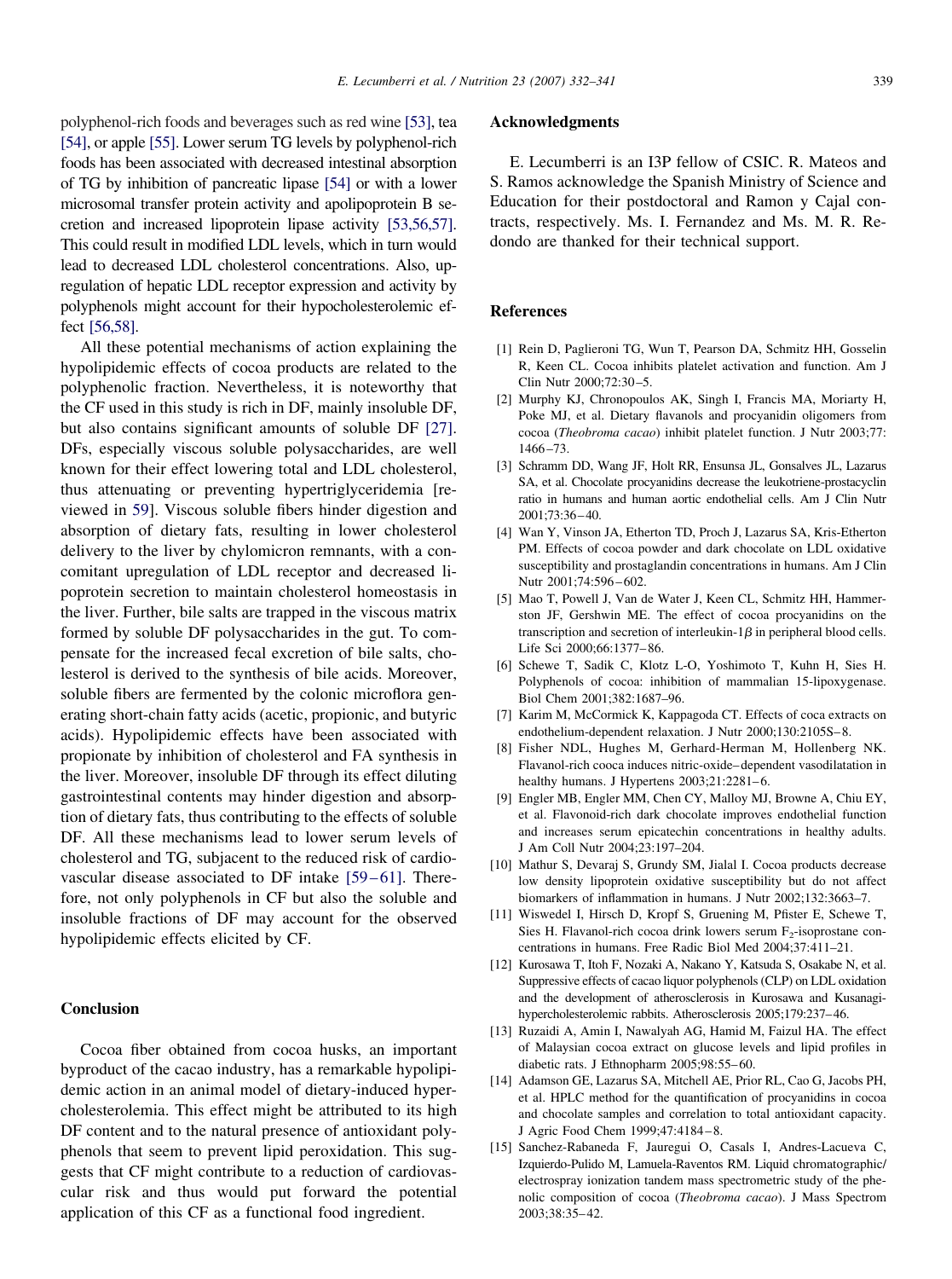- <span id="page-8-0"></span>[16] Arteel GE, Sies H. Protection against peroxynitrite by cocoa polyphenol oligomers. FEBS Lett 1999;462:167–70.
- [17] Yamagishi M, Natsume M, Nagaki A, Adachi T, Osakabe N, Takizawa T, et al. Antimutagenic activity of cacao: inhibitory effect of cacao liquor polyphenols on the mutagenic action of heterocyclic amines. J Agric Food Chem 2000;48:5074 – 8.
- [18] Lee KW, Kim YL, Lee HJ, Lee CY. Cocoa has more phenolic phytochemicals and a higher antioxidant capacity than teas and red wine. J Agric Food Chem 2003;51:7292–5.
- [19] Wang JF, Schramm DD, Holt RR, Ensunsa JL, Fraga CG, Schmitz HH, Keen CL. A dose-response effect from chocolate consumption on serum epicatechin and oxidative damage. J Nutr 2000;130: 2115S–9.
- [20] Rein D, Lotito S, Holt RR, Keen CL, Schmitz HH, Fraga CG. Epicatechin in human serum: in vivo determination and effect of chocolate consumption on serum oxidation status. J Nutr 2000;130: 2109S–14.
- [21] Osakabe N, Baba S, Yasuda A, Iwamoto T, Kamiyama M, Takizawa T, et al. Daily cocoa intake reduces the susceptibility of low-density lipoprotein to oxidation as demonstrated in healthy human volunteers. Free Radic Res 2001;34:93–9.
- [22] Orozco TJ, Wang JF, Keen CL. Chronic consumption of a flavanol- and procyanidin-rich diet is associated with reduced levels of 8-hydroxy-2'deoxyguanosin in rat testes. J Nutr Biochem 2003;14:104 –10.
- [23] Baba S, Osakabe N, Matsume M, Muto Y, Takizawa T, Terao J. Absorption and urinary excretion of  $(-)$ -epicatechin alter administration of different levels of cocoa powder or  $(-)$ -epicatechin. J Agric Food Chem 2000;49:6050-6.
- [24] Richelle M, Tavazzi I, Enslen M, Offord EA. Serum kinetics in man of epicatechin from black chocolate. Eur J Clin Nutr 1999;53:22– 6.
- [25] Holt RR, Lazarus SA, Sullards MC, Zhu QY, Schram DD, Hammerstone JF, et al. Procyanidin dimmer B2 [epicatechin-(4ß-8)-epicatechin] in human serum after the consumption of a flavanol-rich cocoa. Am J Clin Nutr 2002;76:798 – 804.
- [26] Redgwell R, Trovato V, Merinat S, Curti D, Hediger S, Manez A. Dietary fibre in cocoa shell: characterisation of component polysaccharides. Food Chem 2003;81:103–12.
- [27] Lecumberri E, Mateos R, Izquierdo-Pulido M, Ruperez P, Goya L, Bravo L. Dietary fibre composition and antioxidant and physicochemical properties of a fibre-rich product from cocoa (*Theobroma cacao*). Food Chem 2007 (in press).
- [28] National Research Council. Guide for the care and use of laboratory animals. NIH publication no. 85. Bethesda, MD: National Institutes of Health, 1985, p. 23.
- [29] Pulido R, Bravo L, Saura-Calixto F. Antioxidant activity of dietary polyphenols as determined by a modified ferric reducing/antioxidant power assay. J Agric Food Chem 2000;48:3396 – 402.
- [30] Re R, Pellegrini N, Proteggente A, Pannala A, Yang M, Rice-Evans C. Antioxidant activity applying an improved ABTS radical cation decolorization assay. Free Radic Biol Med 1999;26:1231–7.
- [31] Nagele H, Hagele EO, Sauer G, Wiedeman E, Lehman P, Wahlefeld AW, Gruber W. Reagent for the enzymatic determination of serum total triglycerides with improved lipolytic efficiency. J Clin Chem Clin Biochem 1984;22:165–74.
- [32] Perez-Mateos M, Bravo L, Goya L, Gómez-Guillén C, Montero P. Quercetin properties as a functional ingredient in omega-3 enriched fish gels fed to rats. J Sci Food Agric 2005;85:1651–9.
- [33] Mateos R, Goya L, Bravo L. Determination of malondialdehyde (MDA) by high-performance liquid chromatography in serum and liver as a biomarker for oxidative stress. Application to a rat model for hypercholesterolemia and evaluation of the effect of diets rich in phenolic antioxidants from fruits. J Chrom B 2005;827:76 – 82.
- [34] Bradford MM. A rapid and sensitive method for the quantification of microgram quantities of protein, utilizing the principle of protein-dye binding. Anal Biochem 1976;72:248.
- [35] Alia M, Horcajo C, Bravo L, Goya L. Effect of grape antioxidant dietary fiber on total antioxidant capacity and the activity of liver antioxidant enzymes in rats. Nutr Res 2003;23:1251-67.
- [36] Montreau FR. On the analysis of total phenolic compounds in wines by the Folin-Ciocalteau method. Conn Vigne Vin 1972;24:397– 404.
- [37] Bravo L, Saura-Calixto F. Characterization of the dietary fiber and the in vitro indigestible fraction of grape pomace. Am J Enol Vitic 1998;49:135– 41.
- [38] Pearson DA, Schmitz HH, Lazarus SA, Keen CL. Inhibition of in vitro low-density lipoprotein oxidation by oligomeric procyanidins present in chocolate and cocoas. Methods Enzymol 2001;335:350 – 60.
- [39] Mursu J, Voutilainen S, Nurmi T, Rissanen TH, Virtanen JK, Kaikkonen J, et al. Dark chocolate consumption increases HDL cholesterol concentration and chocolate fatty acids may inhibit lipid peroxidation in healthy humans. Free Radic Biol Med 2004;37:1351–9.
- [40] Nagao T, Komine Y, Soga S, Meguro S, Hase T, Tanaka Y, Tokimitsu I. Ingestion of a tea rich in catechins lead to a reduction in body fat and malondialdehyde-modified LDL in men. Am J Clin Nutr 2005;81:122–9.
- [41] Aprikian O, Busserolles J, Manach C, Mazur A, Morand C, Davicco M-J, et al. Lyophilized apple counteracts the development of hypercholesterolemia, oxidative stress, and renal dysfunction in obese Zucker rats. J Nutr 2002;132:1969 –76.
- [42] Nielsen ILF, Rasmussen SE, Mortensen A, Ravn-Haren G, Ma HP, Knuthsen P, et al. Anthocyanins increase low-density lipoprotein and plasma cholesterol and do not reduce atherosclerosis in Watanabe heritable hyperlipidemic rabbits. Mol Nutr Food Res 2005;49:301-8.
- [43] Dikinson DA, Moellering DR, Ilies KE, Patel RP, Levonen AL, Wigley A, et al. Cytoprotection against oxidative stress and the regulation of glutathione synthesis. Biol Chem 2003;384:527–37.
- [44] Yeh CT, Yen GC. Induction of hepatic antioxidant enzymes by phenolic acids in rats is accompanied by increased levels of multidrug resistanceassociated protein 3 mRNA expression. J Nutr 2006;139:11–5.
- [45] Molina MF, Sanchez-Reus I, Iglesias I, Benedi J. Quercetin, a flavonoid antioxidant, prevents and protects against ethanol-induced oxidative strees in mouse liver. Biol Pharm Bull 2003;26:1398 – 402.
- [46] Analikumar KR, Nagaraj NS, Santhanam K. Effect of coriander seeds on hexachlorocyclohexane induced lipid peroxidation in rat liver. Nutr Res 2001;21:1455–62.
- [47] Young JF, Dragsted LO, Daneshvar B, Lauridsen ST, Hansen M, Sandstrom B. The effect of grape-skin extract on oxidative status. Br J Nutr 2000;84:505–13.
- [48] Youdim KA, Cheng CY, Lin YP, Lau YW, Juan IM, Lin JK. Hypolipidemic effect of green tea leaves through induction of antioxidant and phase II enzymes including superoxide dismutase, catalase, and glutathione-S-transferase in rats. J Agric Food Chem 1998;46:1893–9.
- [49] Park SY, Bok SH, Jeon SM, Park YB, Lee SJ, Jeong TS, Choi MS. Effect of rutin and tannic acid supplements on cholesterol metabolism in rats. Nutr Res 2002;22:283–95.
- [50] Young JF, Dragsted LO, Haraldsdottir J, Daneshvar B, Kall MA, Loft S, et al. Green tea extract only affects markers of oxidative status postprandially: lasting antioxidant effect of flavonoid-free diet. Br J Nutr 2002;87:343–55.
- [51] Dragsted LO, Pedersen A, Hermetter A, Basu S, Hansen M, Haren GR, et al. The 6-a-day study: effects of fruit and vegetables on markers of oxidative stress and antioxidative defense in healthy nonsmokers. Am J Clin Nutr 2004;79:1060 –72.
- [52] Breinholt V, Lauridsen ST, Dragsted LO. Differential effects of dietary flavonoids on drug metabolizing and antioxidant enzymes in female rat. Xenobiotica 1999;29:1227– 40.
- [53] Naissides M, Mamo JCL, James AP, Pal S. The effect of acute red wine polyphenol consumption on postprandial lipaemia in postmenopausal women. Atherosclerosis 2004;177:401-8.
- [54] Ikeda I, Tsuda K, Suzuki Y, Kobayashi M, Unno T, Tomoyori H, et al. Tea catechins with a galloyl moiety suppress postprandial hypertriacylglicerolemia by delaying lymphatic transport of dietary fat in rats. J Nutr 2005;135:155–9.